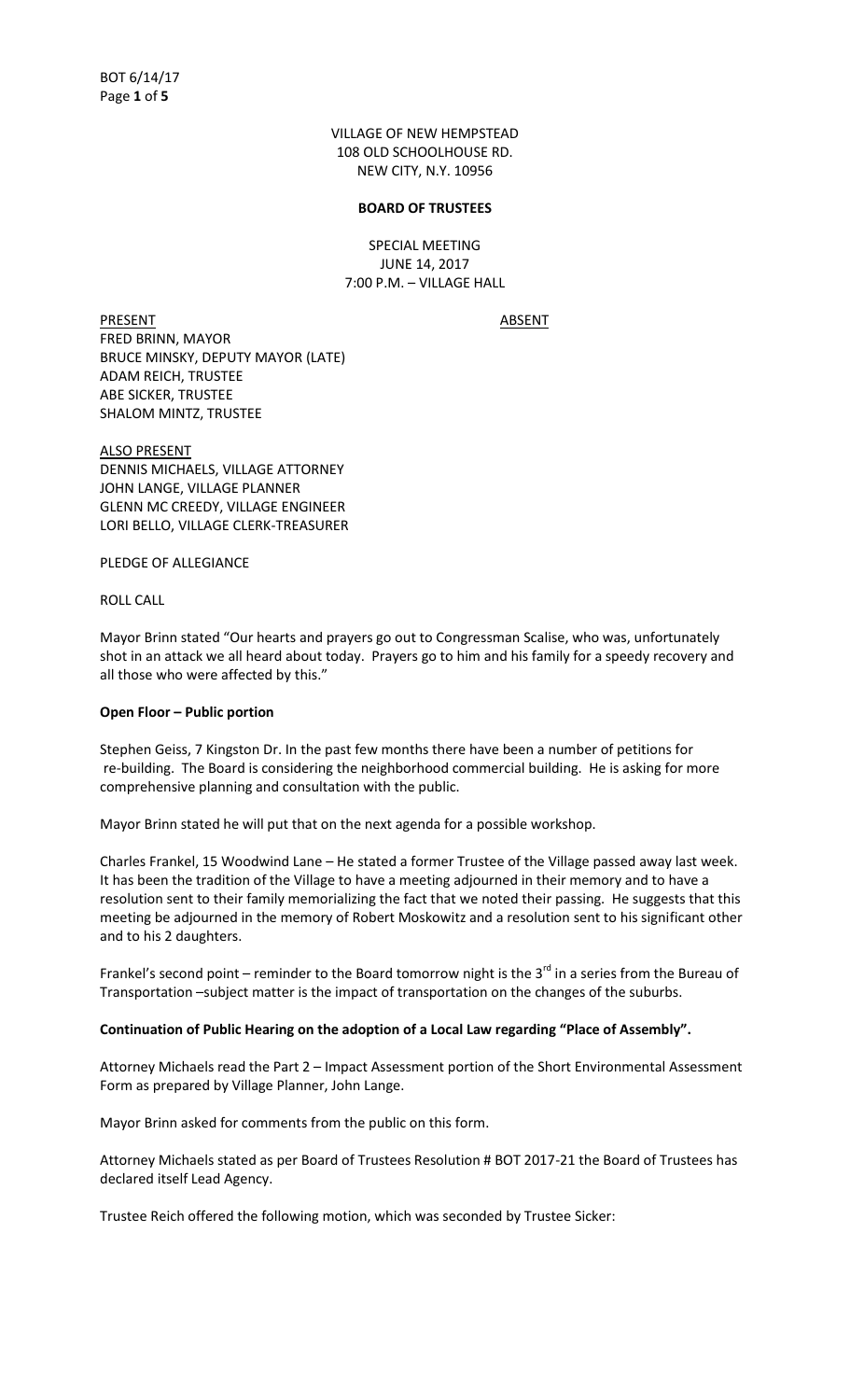## Resolution # BOT 2017-106

 Resolved, that the Board of Trustees of the Village of New Hempstead hereby declares a negative declaration with reference to the Local Law regarding "Place of Assembly" based upon the Short Environmental Assessment Form as prepared by Village Planner, John Lange. Mayor Brinn called for a vote. The vote was 4-0.

Further discussion and/or action on the Local Law will take place later in this meeting when the other Trustee to arrive.

**Continuation of Public Hearing regarding the adoption of a Local Law amending Local Law No. 11 of 1984, involving a petition to add a new overlay zoning district to be designated as "Neighborhood Commercial<sup>"</sup> or "NC"** 

Deputy Mayor Minsky arrived at the meeting

Mayor Brinn explained a change in the proposed, mixed-use, neighborhood commercial developments permitted by the Village Board. The change is on two to eight acre sites as opposed to four to six acres and with frontage on and direct access to a State highway.

Attorney Michaels read the Full Environmental Assessment Form Part 2 – Identification of Potential Project Impacts for the proposed action as prepared by Village Planner Lange.

Trustee Sicker offered the following motion, which was seconded by Trustee Mintz:

# Resolution # BOT 2017-107

 Resolved, that the Board of Trustees of the Village of New Hempstead hereby declares a negative declaration with reference to the adoption of a Local Law amending Local Law No. 11 of 1984, involving a petition to add a new overlay zoning district to be designated as "Neighborhood Commercial" or "NC". There is no potential significant adverse environmental impact by adopting this Local Law. Mayor Brinn called for a vote. The vote was 4-0. The resolution was adopted.

Mayor Brinn pointed out changes in the proposed Local Law as follows:

Section 1. Purpose & Intent.

The Board of Trustees, in its Problem/Goal Statements for the Village, etc. etc.

3<sup>rd</sup> paragraph –

As proposed, mixed-use, neighborhood commercial developments may be permitted by the Village Board, on two to eight acre sites, with frontage on and access to a State highway.

Attorney Mele read the GML from Rockland County Dept. of Planning Dated March 21, 2017.

Mayor Brinn referenced a memo from the New Hempstead Planning Board, who concurs with the adoption of the amendments and continue to favorably recommend that the Board of Trustees adopt the floating zone.

Charles Frankel, Chairman of the Planning Board – with reference to the floating zone – Any applicant should comply with this particular floating zone will then make an application to have you attach the floating zone to the particular parcel that they are interested in. You are making the law subject to their being on a State Highway. From the planning purposes, being on a State Highway, the State of New York through the Dept. of Transportation has the jurisdiction of designating where the various curb cuts and anything involving traffic, such as signalization and ingress and egress to the property. There has been discussion with one specific applicant at the intersection of Rte. 306 and Grandview. The Planning Board has not seen any plans on that yet.

Trustee Sicker offered the following motion, which was seconded by Trustee Mintz:

## Resolution # BOT 2017-108

 Resolved, that the public hearing on adoption of Local Law amending Local Law No. 11 of 1984, involving a petition to add a new overlay zoning district to be designated as "Neighborhood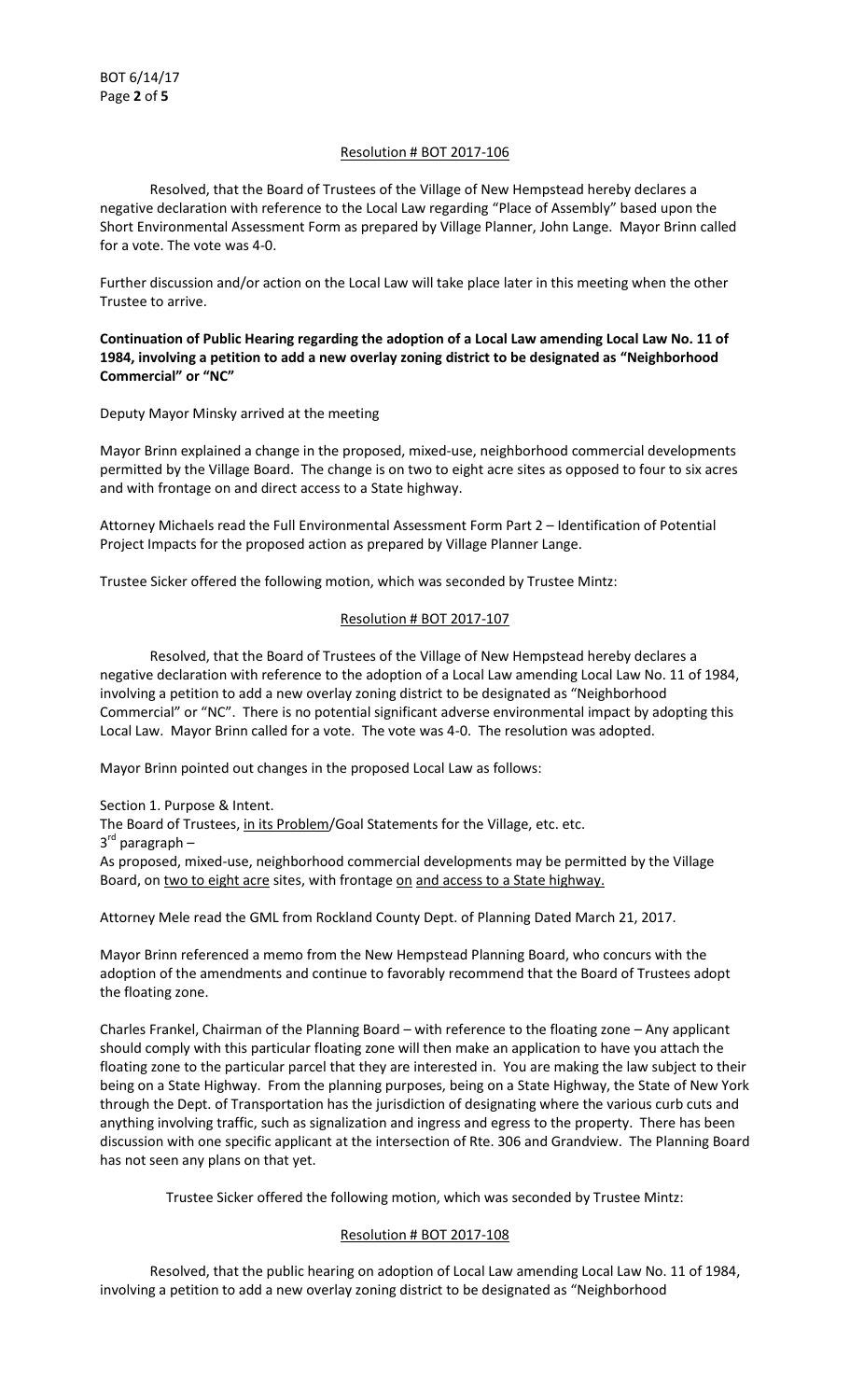BOT 6/14/17 Page **3** of **5**

Commercial" or "NC" is hereby closed. Mayor Brinn called for a vote. The vote was 5-0. The resolution was adopted.

Deputy Mayor Minsky stated he feels some types of business would be detrimental to the neighborhood if they were allowed to remain open for 24 hours. He feels that restrictions should be made when applications are considered.

Attorney Michaels suggested that this sentence should be added to the proposed Local Law: ͞When a site is being considered for adoption, hours of operation shall be considered by the Board of Trustees.͟

Discussion on how the hours of operation should be handled.

Deputy Mayor Minsky feels the Board of Trustees should be allowed to designate hours of operation

Attorney Mele feels it is illegal for zoning to regulate hours of operation.

Attorney Michaels stated that if the Board feels they want to designate hours of operation they should adopt a different law outside of zoning to accommodate that privilege.

Attorney Mele suggested the hours of operation should be handled through a Special Permit use except for a 24 hr. pharmacy.

Through an informal poll, the Board decided to take an additional two weeks to consider the wording for the Local Law with regard to hours of operation. The meeting will be held on June  $27<sup>th</sup>$  at 7:30 p.m.

## **Continuation of Public Hearing on the adoption of a Local Law regarding ͞Place of Assembly͟.**

Attorney Michaels read the GML from Rockland County Dept. of Planning dated January 9, 2017; 3 page letter.

### Item #1 of the GML -

The Board agrees to modify Item 1. "minimum requirements for a Place of Assembly Special Permit Use: as follows: The maximum occupancy of the Place of Assembly shall be quantified based upon the square footage of the designated room/area in the residence to be used for the assembly and by the narrative and descriptions of the meetings, which Place of Assembly room/area shall not exceed 85% of the total square footage of the entire structure."

### Item #8 of the GML -

With reference to Item 9, Parking, the Board agrees to add "Stacked parking will be permitted towards calculating the parking count, except that stacked parking shall not be permitted on driveways that access State or County highways;"

### Item #13 & #14 of the GML – override

Pursuant to NYS Village Law 725-a Paragraph 2, Approval of Site Plan, sub paragraph A. The Village Board of Trustees may as part of a Local Law adopt, according to this article, authorize the Planning Board or other administrative body that it shall so designate to review and approve with modifications or disapprove site plan prepared to specifications set forth in a Local Law and/or in regulations of such authorized Board.

Charles Frankel – speaking as an individual, not as Chairman of the Planning Board – If the Village Board takes over the responsibility to exercise the approval of a site plan, does that require all the members of the Village Board to become certified as Planners under the NYS rules and regulations and to continue their certification by attending the required hours on an annual basis?

Attorney Michaels stated the answer is "no". The Trustees do not have to attend classes as the Planning Board does. However, he recommended that the Trustees do so.

Trustee Sicker offered the following motion, which was seconded by Trustee Reich:

### Resolution # BOT 2017-109

Resolved, that the public hearing on adoption of a Local Law regarding "Place of Assembly" is hereby closed. Mayor Brinn called for a vote. The vote was 5-0. The resolution was adopted.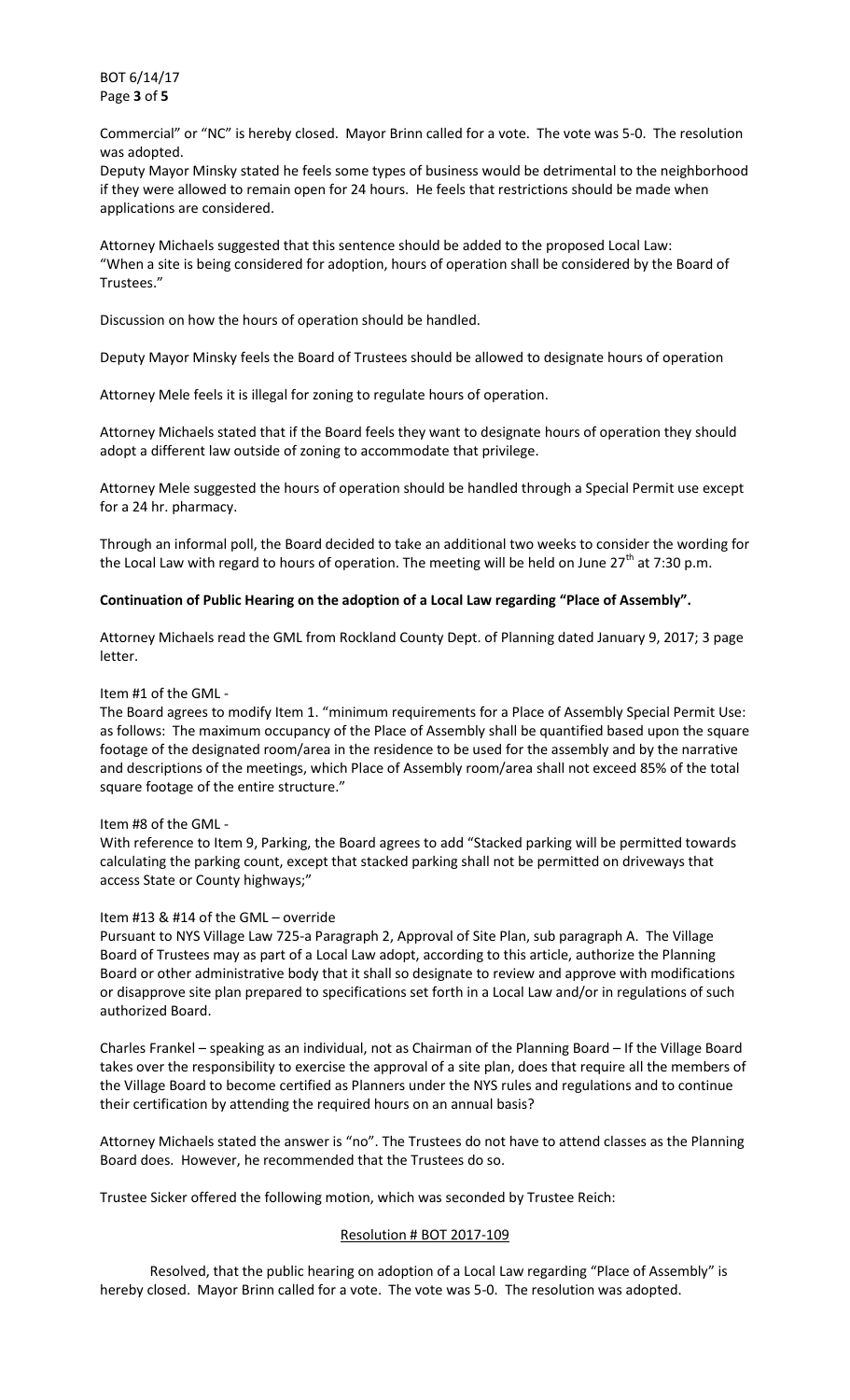Approve the local law as last revised with the modifications as discussed during the public hearing and to also override Item #13 & #14 GML Letter of January 9, 2017 and also note that we are not overriding Item #1 and #8 because we have accepted the items and have amended the Local Law to reflect those modifications.

Trustee Mintz offered the following motion, which was seconded by Trustee Sicker:

### Resolution # BOT 2017-110

 Resolved, that the Board of Trustees of the Village of New Hempstead hereby agrees to the overrides in the GML letter from the Planning Board of the County of Rockland dated January 9, 2017. The overrides are Items #13 and #14 of said letter for the reasons that have been stated during the public hearing based upon the recommendations of the Village Attorney. Mayor Brinn called for a roll call vote. The vote was as follows: Trustee Mintz, aye, Trustee Sicker, aye, Deputy Mayor Minsky, no, Trustee Reich, aye, Mayor Brinn, aye. The vote was 4-1. The resolution was adopted.

Trustee Sicker offered the following motion, which was seconded by Trustee Reich:

### Resolution # BOT 2017-111

 Resolved, that the Board of Trustees of the Village of New Hempstead hereby approves Local Law No. 3 of the year 2017 to amend the Zoning Ordinance of the Village of New Hempstead to add a new special permit use, Place of Assembly, along with definitions, bulk requirements and procedures for use in single family residences only, as last revised, with the modifications as discussed during the public hearing. The Board also overrides Item #13 & #14 of the GML letter of January 9, 2017, for reasons that have been stated during the public hearing based upon the recommendations of the Village Attorney. The Board did not override Item#1 and #8 because they accepted the items and have amended the Local Law to reflect those modifications. Mayor Brinn called for a roll call vote. The vote was as follows: Trustee Mintz, aye, Trustee Sicker, aye, Deputy Mayor Minsky, nay, Trustee Reich, aye, Mayor Brinn aye. The vote was 4 ayes, 1 nay. The resolution was adopted.

Trustee Sicker left the meeting.

## **Establishment of Performance Bond regarding Ateres' Interim School Use (temporary trailers) at 200 Summit Park Road, New Hempstead, N.Y.**

Trustee Reich offered the following motion, which was seconded by Trustee Mintz:

## Resolution # BOT 2017-112

 Resolved, that the Board of Trustees of the Village of New Hempstead hereby accepts the performance bond regarding Ateres' Interim School Use (temporary trailers) at 200 Summit Park Rd., New Hempstead, N.Y. Mayor Brinn called for a vote. The vote was 4-0. The resolution was adopted.

### **Bais Malka – Discussion – Scheduling of Public Hearing for Special Permit**

Mr. Churgin, Attorney for Applicant – The applicant previously appeared before the Board for approval of a pre-constructed building. Instead of the pre-constructed building, they want to build a brick & mortar building in the exact same location as the prefabricated building was to be. What they need now is temporary trailers to be put on the back of the property while they build the new building. They have been before the Planning Board on this application.

Charles Frankel, Planning Board Chairman, stated the applicant appeared before the Planning Board last night. The details of the plan were discussed previously at a TAC meeting. There were a number of suggestions made by our Village Engineer that in order to get full passage whether it be prefab or brick and mortar, drainage needed to be instituted and other things need to be done. The plans were evaluated at last night's meeting. The Planning Board approved their plans so they can get a permit and begin building either the modular or a brick & mortar building. They wish to use the current law that we have that allows them to place temporary trailers. They have made an application to the Village Board